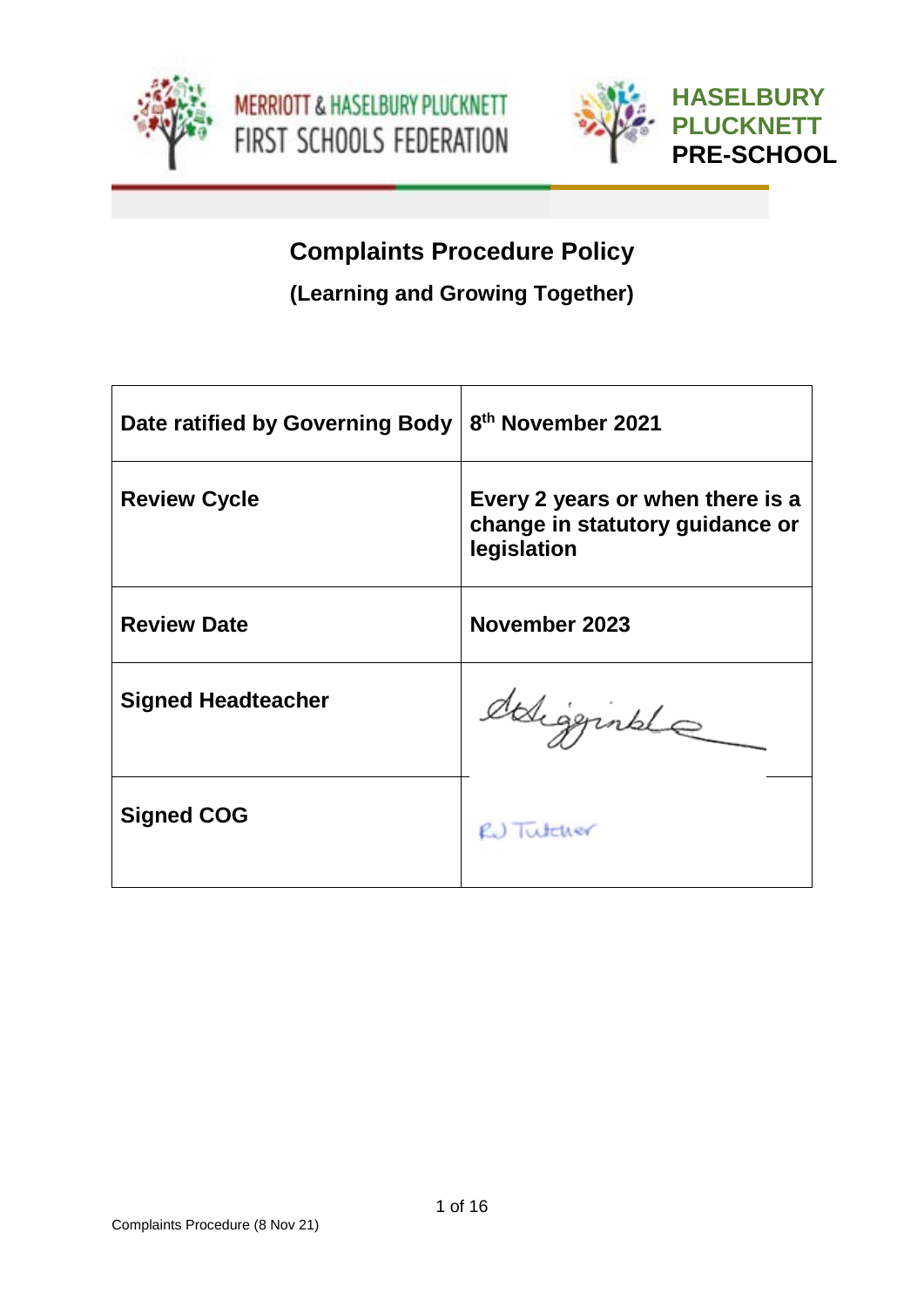



## **1. Rationale:**

We believe that our school provides a good education for all our children, and that all staff work very hard to build positive relationships with all parents. However, the school is obliged to have procedures in place in case there are complaints by parents. The following policy sets out the procedure that the school follows in such cases.

## **2. General Principles:**

## **a) Initial concerns:**

We should be clear about the difference between a concern and a complaint. Informal concerns, taken seriously at the earliest stage, will reduce the numbers that develop into formal complaints.

A 'concern' may be defined as 'an expression of worry or doubt over an issue considered to be important for which reassurances are sought'. A complaint may be generally defined as 'an expression of dissatisfaction however made, about actions taken or a lack of action'. **(Best Practice Advice for School Complaints Procedures 2016 – DfE).**

The underlying principle is that concerns ought to be handled, if at all possible, without the need for formal procedures. In most cases classroom teachers will receive the first approach and it would therefore be beneficial if staff were able to resolve issues on the spot, including apologising where necessary, so that concerns do not develop into formal complaints.

If a parent is concerned about anything to do with the education that we are providing at our school, they should, in the first instance, discuss the matter with their child's class teacher. Most matters of concern can be dealt with in this way. All teachers work very hard to ensure that each child is happy at school, and are making good progress; they always want to know if there is a problem, so that they can take action before the problem seriously affects the child's progress. Sometimes these concerns may need discussions with other members of staff or the Headteacher to be resolved.

If a parent feels that a concern has not been solved through these discussions, or that it is of a sufficiently serious nature, then an appointment to discuss it with the Headteacher should be made. The parent should indicate that the appointment is regarding a complaint. At this stage (Stage 1) it should still be regarded as being dealt with at an informal level. The Headteacher considers any such complaint very seriously and investigates each case thoroughly. Most complaints are normally resolved at this stage.

Formal procedures should only be invoked when initial attempts to resolve the issue are unsuccessful and the person raising the concern remains dissatisfied and wishes to take the matter further.

Anyone can make a complaint about any provision or services that the school provides. Our complaints procedure is not limited to parents or carers of children in our school but will also include members of the general public. Those complaints not in the scope of the procedure and that are covered by a separate statutory procedure are shown in the table in **Annex A**.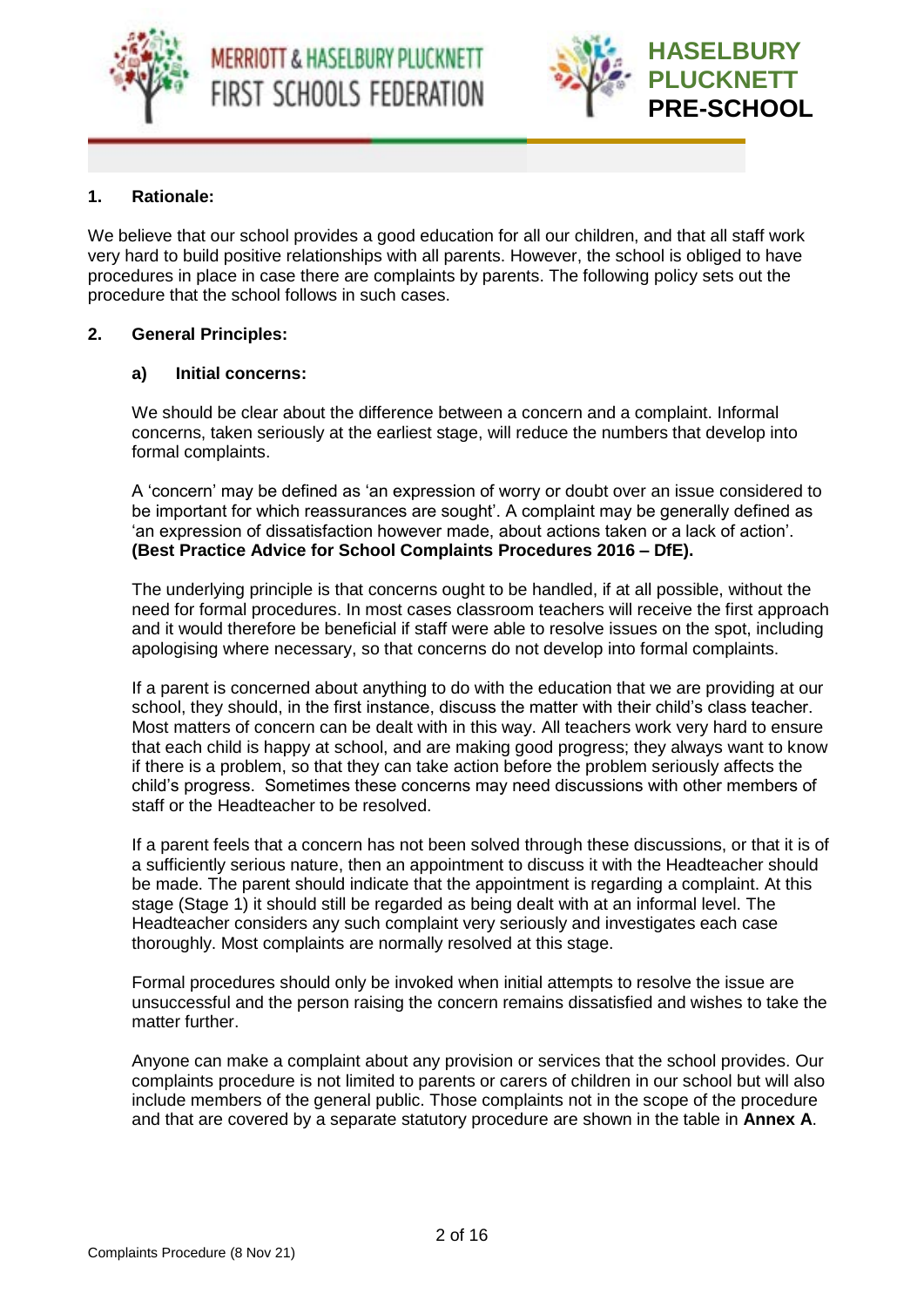





## **b) Formal complaints Procedure:**

There are three stages to our formal complaint's procedure:

- a. Stage one complaint heard by the Headteacher, or a member of staff.
- b. Stage two complaint heard by the chair of Governors, or the Headteacher
- c. Stage three complaint heard by the Governing Body's Complaints Panel

There may, on occasion, be the need for some flexibility; for example, the possibility of further meetings between the complainant and the member of staff directly involved and further investigations may be required by the headteacher after a meeting with the complainant.

Complaints about the Headteacher will be dealt with initially by the chair of Governors.

An unsatisfied complainant can always take a complaint to the next stage.

The 3 stage complaints procedure can be found at **Annex B**. There may, on occasion, be the need for some flexibility; for example, the possibility of further meetings

#### **c) Framework of Principles:**

Our complaints procedure will:

- i. Encourage resolution of problems by informal means wherever possible;
- ii. Be easily accessible and publicised;
- iii. Be simple to understand and use:
- iv. Be impartial;
- v. Be non-adversarial;
- vi. Allow swift handling with established time-limits for action and keeping people informed of the progress;
- vii. Ensure a full and fair investigation by an independent person where necessary;
- viii. Respect people's desire for confidentiality;
- ix. Address all the points at issue and provide an effective response and appropriate redress, where necessary;
- x. Provide information to the school's senior management team so that services can be improved.

## **d) Investigating Complaints:**

At each stage the person investigating the complaint will ensure that they:

- i. Establish what has happened so far, and who has been involved;
- ii. Clarify the nature of the complaint and what remains unresolved;
- iii. Meet with the complainant or contact them (if unsure or further information is necessary);
- iv. Clarify what the complainant feels would put things right;
- v. Consider interviewing those involved in the matter and/or those complained of, allowing them to be accompanied if they wish;
- vi. Conduct any interviews with an open mind;
- vii. Keep notes of any interviews.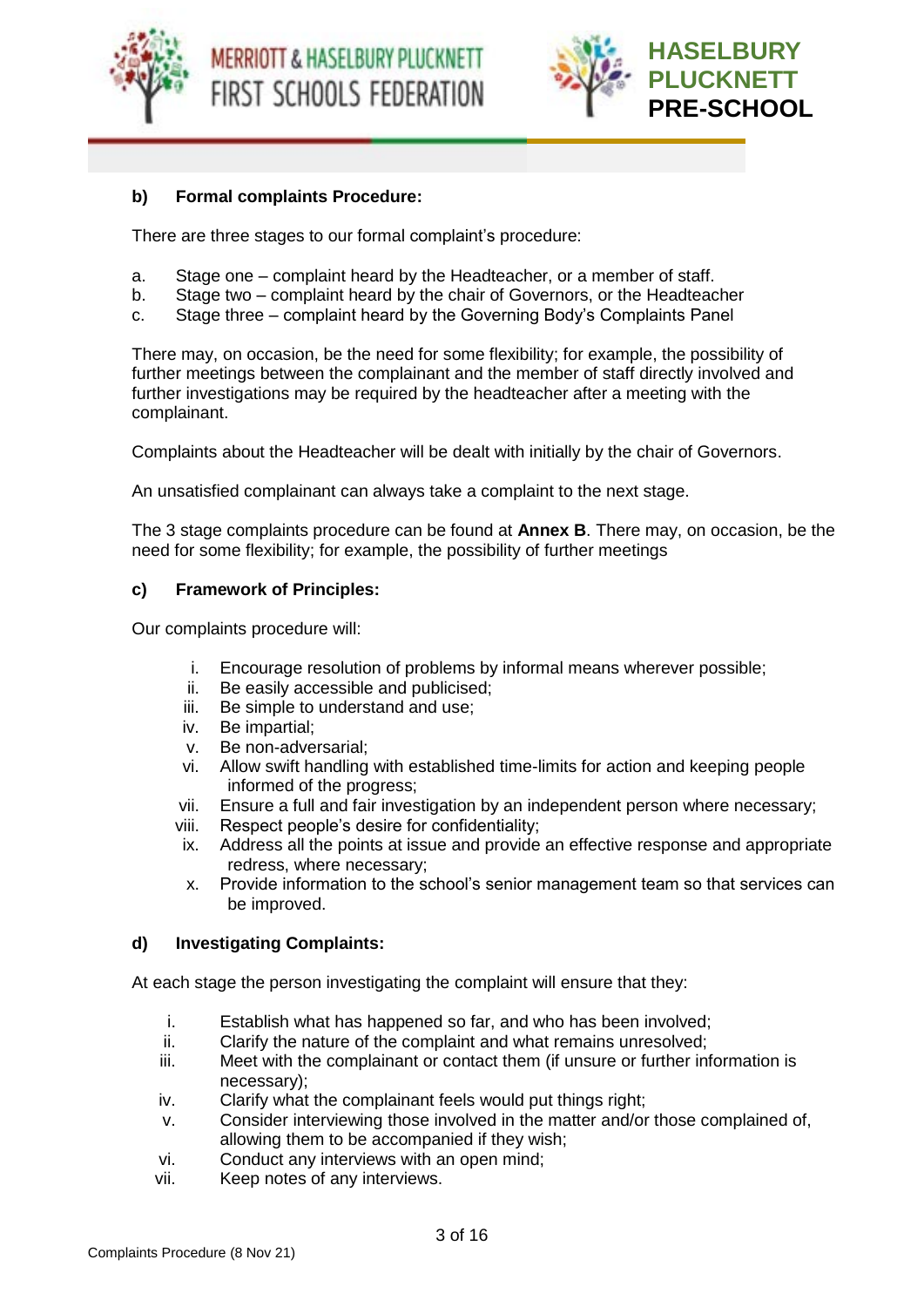

**MERRIOTT & HASELBURY PLUCKNETT** FIRST SCHOOLS FEDERATION



## **e) Resolving Complaints:**

At each stage in the procedure, we will keep in mind ways in which a complaint can be resolved. It might be sufficient to acknowledge that the complaint is valid in whole or in part. In addition, it may be appropriate to offer one or more of the following:

- i. An apology;
- ii. An explanation;
- iii. An admission that the situation could have been handled differently or better;
- iv. An assurance that the event complained of will not recur;
- v. An explanation of the steps that have been taken to ensure that it will not happen again;
- vi. An undertaking to review school policies in light of the complaint.

Complainants will be encouraged to state what actions they feel might resolve the problem. An admission that the school could have handled the situation better is not the same as an admission of negligence.

We will try to identify areas of agreement between the parties. We will also try to clarify any misunderstandings that might have occurred as this can create a positive atmosphere in which to discuss any outstanding issues.

#### **f) Serious and Persistent Complainants:**

**I**f followed properly our complaints procedure is expected to limit the number of complaints that become protracted. However, there will be occasions when, despite all stages of the procedure having been followed, the complainant remains dissatisfied. If the complainant tries to reopen the same issue, the chair of the Governing body will inform them in writing that the procedure has been completed / exhausted and that the matter is now closed.

If the complainant contacts the school again, and the complainant has completed the procedure, the school will view the correspondence as 'serial' or 'persistent' and will not respond.

We will only take the decision to stop responding if:

- i. We have taken every reasonable step to address a complainant's needs;
- ii. The complainant has been given a clear statement of the school's position and their options (if there are any);
- iii. The complainant is contacting the school repeatedly but making substantially the same points each time;
- iv. The school has reason to believe the individual is contacting them with the intention of causing disruption or inconvenience as confirmed in a letter, email or telephone call;
- v. Letters, emails and telephone calls are often or always abusive or aggressive; or
- vi. They make insulting personal comments about or threats towards staff.

We have a separate policy for dealing with Unreasonable Complaints provided in **Annex C.**

#### **g) Time-Limits:**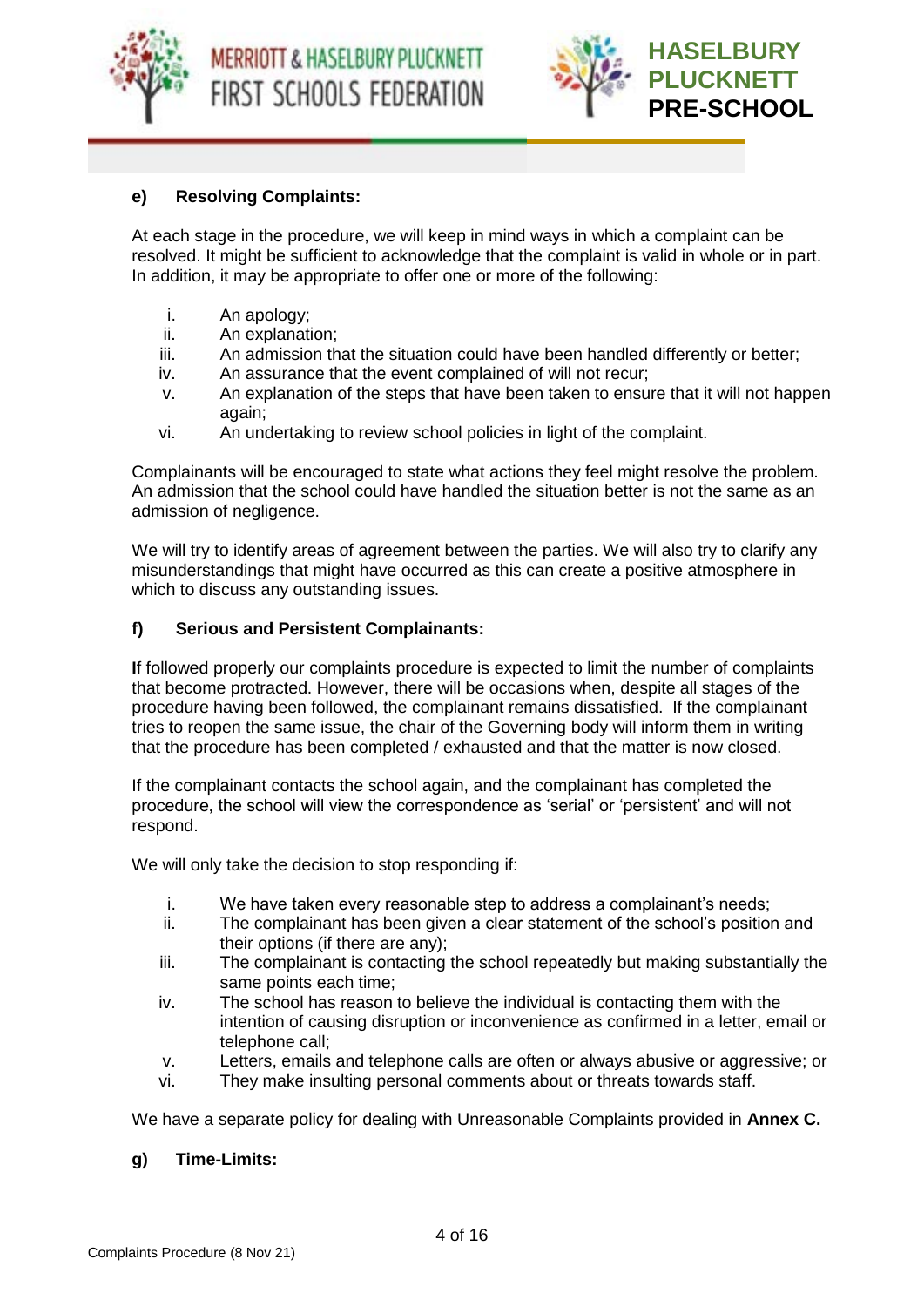



Complaints need to be considered, and resolved, as quickly and efficiently as possible. The complainant will be informed about the expected timescales associated with dealing with the complaint. Where further investigations are necessary, the complainant will be sent details of the new deadline and an explanation for the delay.

## **3. Managing and Recording Complaints:**

## **a) Recording Complaints**:

We recognise that it is useful for us to record the progress of the complaint and the final outcome. A complaint may be made in person, by telephone, or in writing. Our complaint form can be found in **Annex D**. At the end of a meeting, or telephone call, the member of staff involved will try to ensure that the complainant and the school have the same understanding of what was discussed and agreed. A brief note of meetings and telephone calls will be kept and a copy of any written response added to the record.

#### **b) Governing body review:**

As well as addressing an individual's complaints, the process of listening to and resolving complaints will contribute to our school improvement. The monitoring and review of complaints by the school and the Governing body is a useful tool in evaluating our school's performance. We can monitor the level and nature of complaints and review the outcomes on a regular basis to ensure the effectiveness of our procedure making changes where necessary. Complaint information shared with the whole governing body will not name individuals.

#### **c) Publicising the Procedure**:

There is a legal requirement for the complaints procedure to be publicised. As a governing body we include details of our procedure in:

- a) Information given to new parents when their children join the school:
- b) On our website

## **d) The Role of the School Complaints Unit:**

Once a complainant has completed the school procedures and if they remain dissatisfied, they have the right to refer their complaint to the Secretary of State (SoS). The SoS has a duty to consider all complaints raised but will only intervene where the board of governors has acted unlawfully or unreasonably and where it is expedient or practical to do so.

It will be the School Complaints Unit (SCU) that will consider complaints relating to LA maintained schools on behalf of the SoS. They will look at whether the complaints policy and any other relevant statutory policies were adhered to. In addition, they will look at whether statutory policies adhere to education legislation. However, the SCU will not normally reinvestigate the substance of the complaint; this is the responsibility of the school.

The SCU will not overturn a school's decision unless there are exceptional circumstances such as the school having acted unlawfully or unreasonably. If the SCU finds that the school has not handled a complaint in accordance with the school's procedure they may request that the complaint is looked at again, by the school.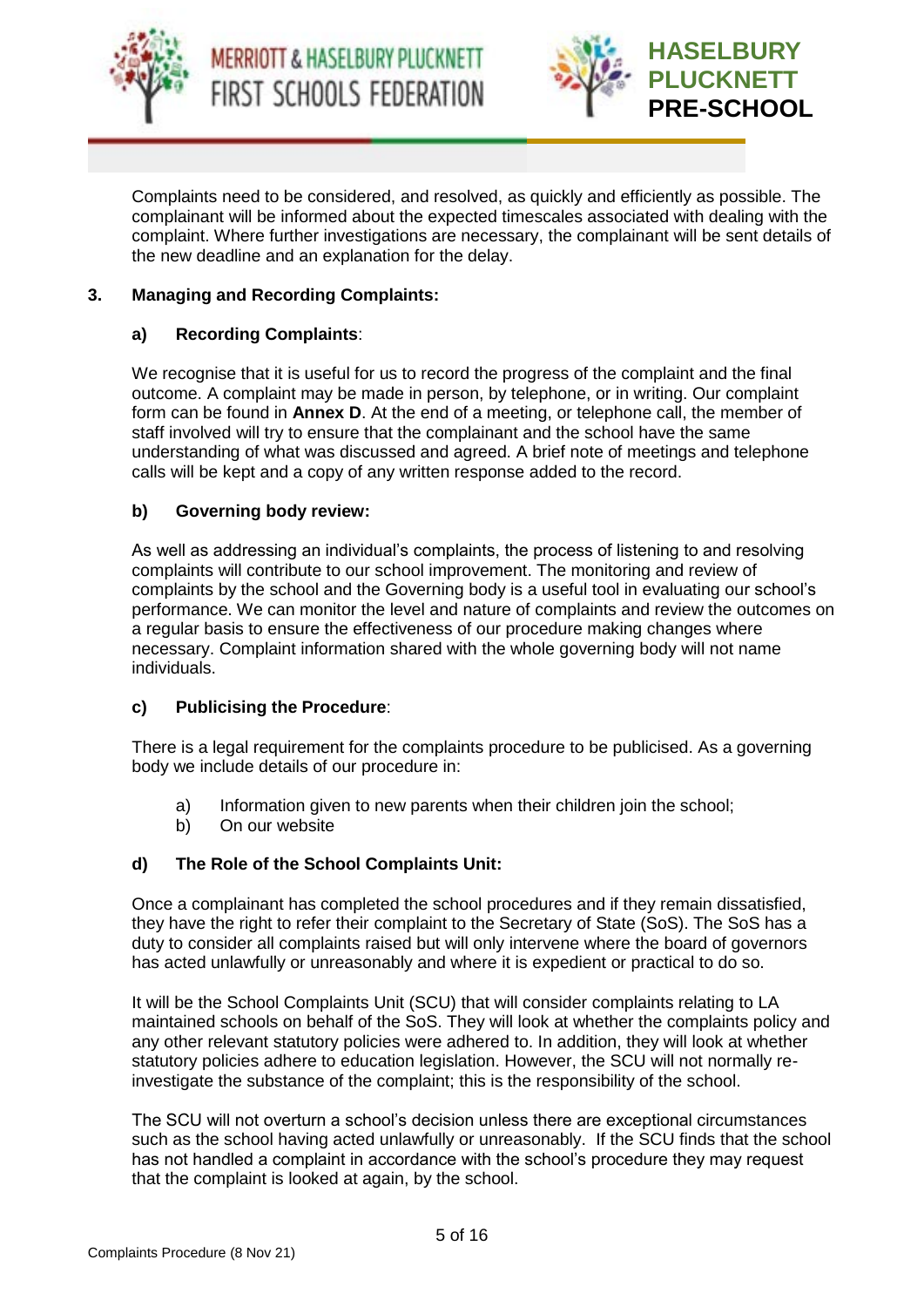



If legislative or policy breaches are found, the SCU will report them to the school and the complainant, and where necessary, ask for corrective action to be taken. A written assurance will also be required as to future conduct. A failure by the school to carry out remedial actions or provide written assurances could result in a formal direction being issued by the SoS.

## **4. School Policy Regarding Harassment or Abusive Behaviour:**

Whilst we recognise that some complaints may relate to serious and distressing incidents, we will not accept threatening or harassing behaviour towards any members of the school community. **Annex E** details school policy regarding Harassment and / or abusive behaviour.

#### **5. Monitoring and Review:**

The Governing Body will review this complaints policy on a regular basis. The Headteacher will log all formal complaints received by the school and will record how they were resolved. Governors will examine the complaints log on an annual basis and will consider the need for any changes to the procedure.

Annex:

- A. Complaints not in Scope of the Procedure.
- B. 3 Stage Complaints Procedure.
- C. Policy for Unreasonable Complaints.
- D. Complaints Procedure, Complaint Form.
- E. Policy Regarding Harassment or Abusive Behaviour.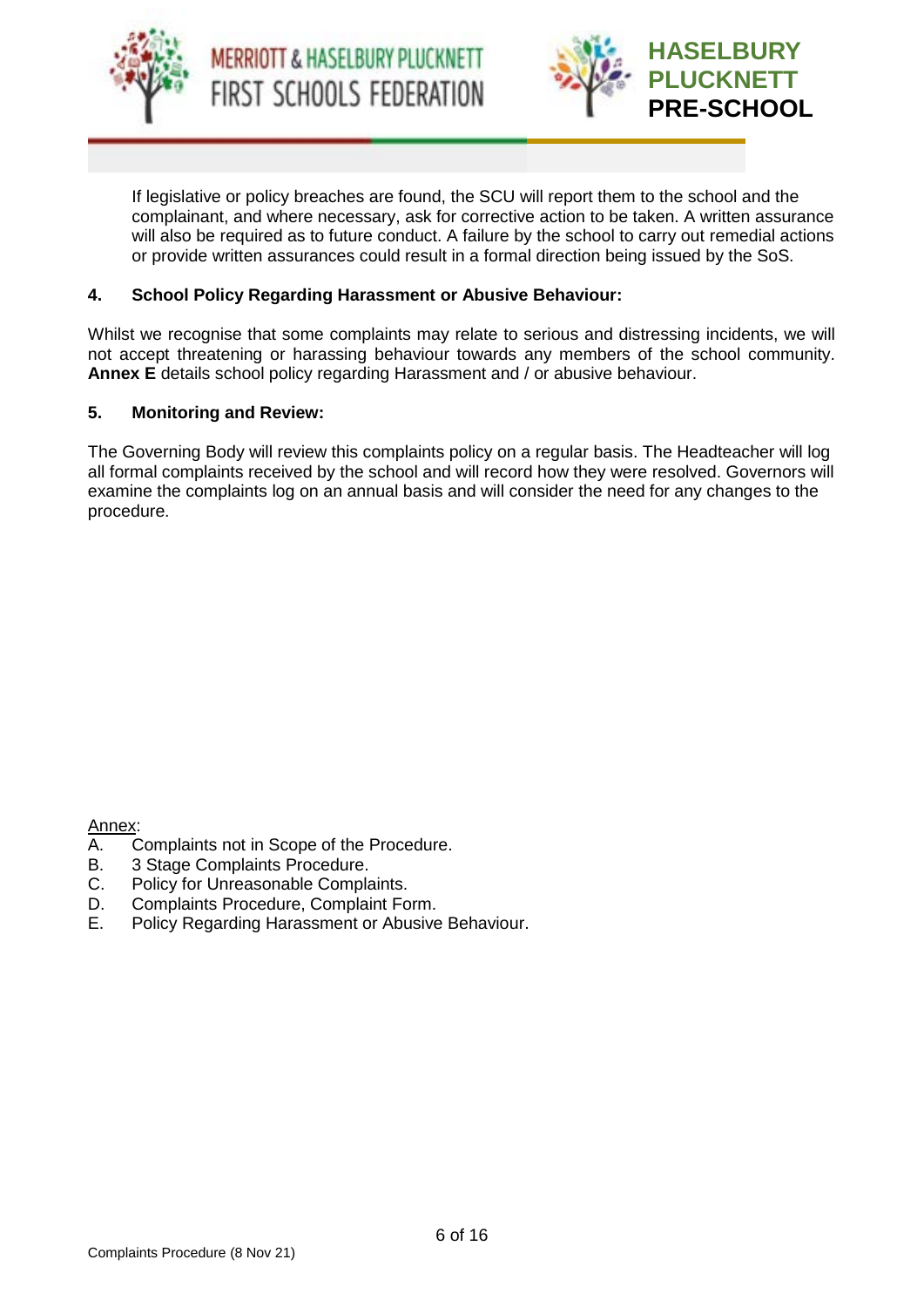



Annex A to Complaints Policy

# **COMPLAINTS NOT IN SCOPE OF THE PROCEDURE**

| <b>Exceptions</b>                                                                                           | <b>Who to Contact</b>                                                                                                                                                                                                                                                                                                                         |
|-------------------------------------------------------------------------------------------------------------|-----------------------------------------------------------------------------------------------------------------------------------------------------------------------------------------------------------------------------------------------------------------------------------------------------------------------------------------------|
| Admissions to schools<br>$1_{-}$                                                                            | Concerns should be raised directly with<br>local authorities (LA).                                                                                                                                                                                                                                                                            |
| 2. Statutory assessment of Special<br><b>Educational Needs (SEND)</b>                                       | For school admissions this will depend on<br>who is the admission authority (either the<br>school or the LA).                                                                                                                                                                                                                                 |
| School re-organisation proposals<br>3.                                                                      | Complaints about admission appeals for<br>maintained schools are dealt with by the                                                                                                                                                                                                                                                            |
| Matters likely to require a Child<br>4.<br>protection investigation                                         | Local Government Ombudsman.<br>In the case of child protection contact the<br>LADO - local authority designated officer                                                                                                                                                                                                                       |
| Exclusion of children from school                                                                           | Concerns will be dealt with under the<br>school exclusion policy / procedure.                                                                                                                                                                                                                                                                 |
| Whistleblowing                                                                                              | Our school has an internal whistleblowing<br>procedure for our employees and voluntary<br>staff. Other concerns can be raised directly<br>with Ofsted by telephone on: 03001233155,<br>or via email at<br>whistleblowing@ofsted.gov.uk<br>The DfE (Department for Education) is also<br>a prescribed body for whistleblowing in<br>education. |
| Staff grievances and disciplinary<br>procedures                                                             | These matters will invoke the school's<br>internal grievance procedures.<br>Complainants will not be informed of the<br>outcome of any investigation.                                                                                                                                                                                         |
| Complaints about services provided by<br>other providers who use the school<br>premises and / or facilities | Providers have their own complaints<br>procedure to deal with complaints about the<br>service they provide and should be<br>contacted direct.                                                                                                                                                                                                 |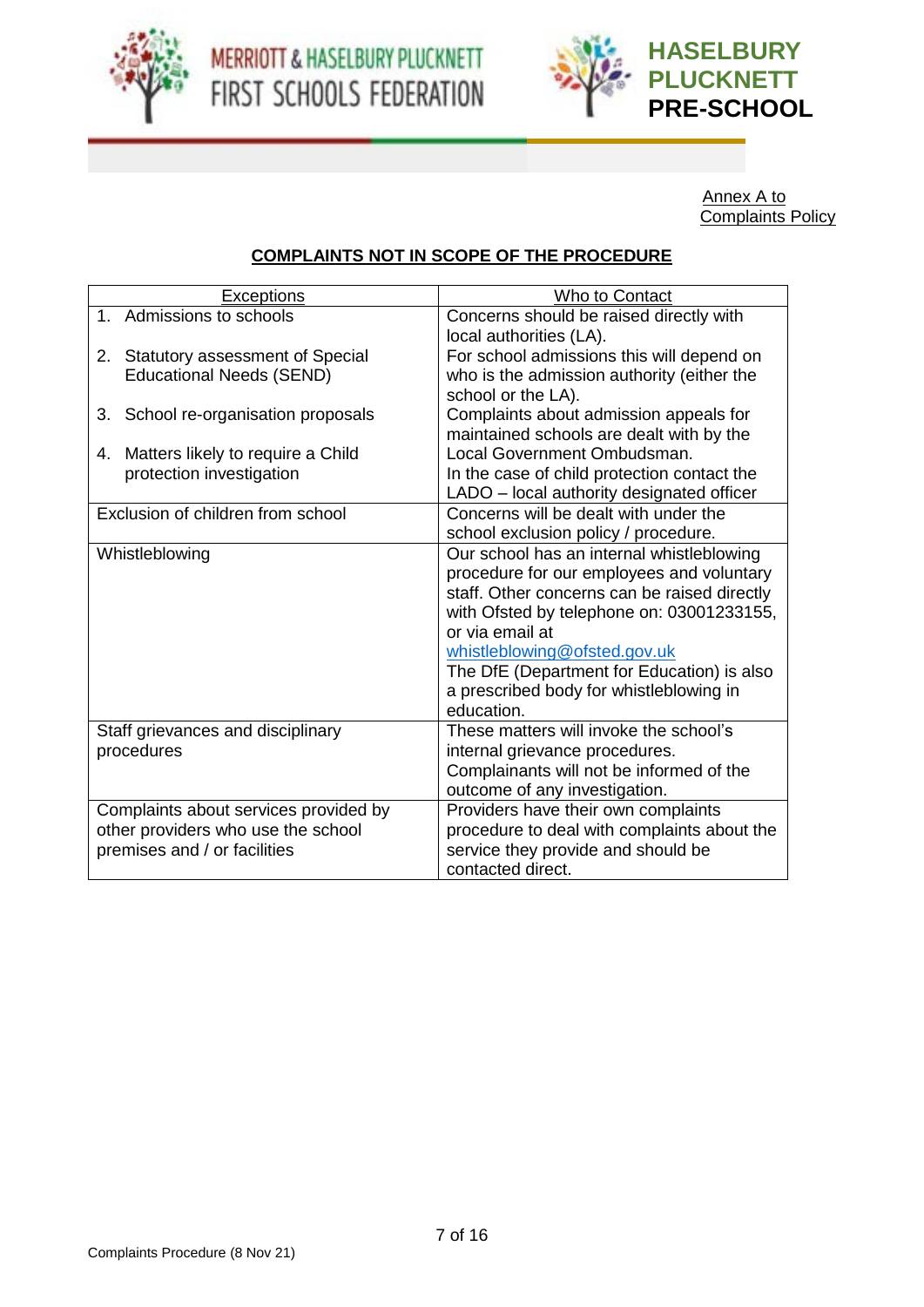



Annex B to Complaints Policy

## **3 STAGE COMPLAINTS PROCEDURE**

#### **1. Stage One: Complaint heard by the Headteacher or Staff Member**

a. It is in everyone's interest that complaints are resolved at the earliest possible stage. The experience of the first contact between the complainant and the school can be crucial in determining whether the complaint will escalate. To that end, if staff are made aware of the procedures, they know what to do when they receive a complaint.

b. The ability to consider the complaint objectively and impartially is crucial. The school will respect the view of a complainant who indicates that he / she would have difficulty discussing a complaint with a particular member of staff. In these cases, the headteacher will refer the complainant to another staff member, or will hear the complaint themselves. Where the complaint concerns the headteacher, the complainant will be referred to the chair of governors.

c. Where the first approach is made to a governor, the next step would be to refer the complainant to the appropriate person and to advise the complainant about the procedure for making a complaint. Governors will not act unilaterally on an individual complaint outside the formal procedure or be involved in the early stages in case they are needed to sit on a panel at a later stage of the procedure.

d. The complainant may be dissatisfied with the way the complaint is handled at stage one and may wish to pursue their initial complaint.

#### **2. Stage Two: Complaint heard by the Headteacher or Chair of Governors**

a. The headteacher's influence will already have shaped the way complaints are handled in the school. If the complainant was dissatisfied with the way the complaint was handled at stage one by a member of staff the headteacher will hear, and investigate, the complaint and make decisions on any action to be taken.

b. If the headteacher has heard the complaint, at stage one, then the chair of governors will hear the complaint. The complainant will write to the chair of governors giving details of the complaint. This will be investigated and the chair will write to the complainant.

c. Should the complainant still not be satisfied he / she may ask for the matter to be referred to stage three.

#### **3. Stage Three: Complaint heard by the Complaints Panel**

a. Complaints will not be heard by the whole Governing Body at any stage, as this could compromise the impartiality of any panel set up for a disciplinary hearing against a member of staff following a serious complaint.

b. A panel of three governors, with delegated powers to do so, will hear the complaint. The Clerk to the Governors is responsible for convening the panel and, in conjunction with the chair of Governors, for choosing its chair and other members and will record the minutes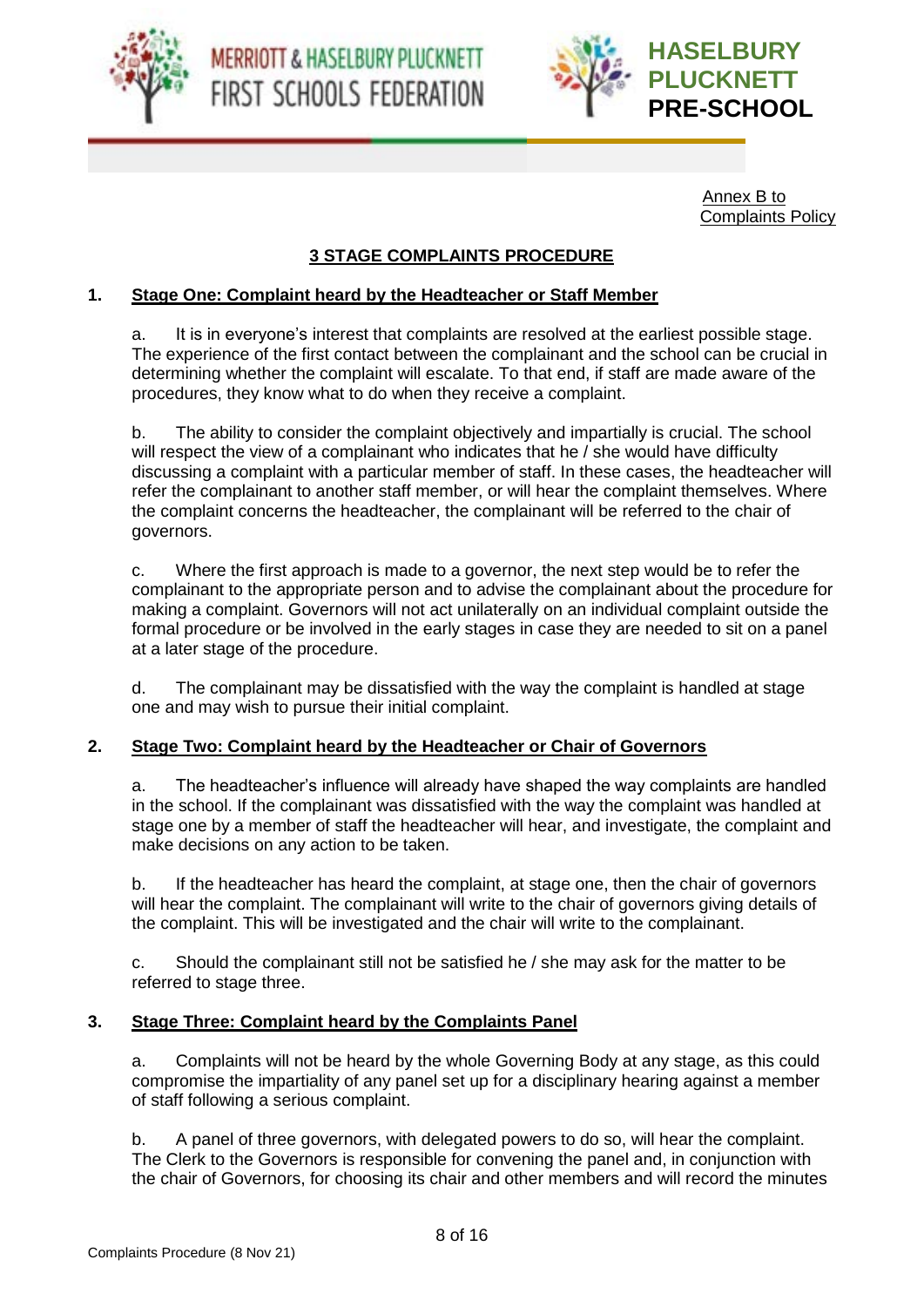





of meetings (see below – roles and responsibilities). The terms of reference for the panel are to:

- i) Draw up its procedures.
- ii) Hear individual complaints.
- iii) Make one or more of the recommendations below as a result of complaints.
- c. Remit of the Complaints Panel the complaints panel can:
	- i) Dismiss the complaint in whole or part.
	- ii) Uphold the complaint in whole or part.
	- iii) Decide on the appropriate action to be taken to resolve the complaint.
	- iv) Recommend changes to the school's systems, procedures, or policies to ensure that problems of a similar nature do not recur.

#### **4. Panel members – points to remember.**

- a. There are several points which any governor sitting on a complaints panel needs to remember:
	- i) It is important that the appeal hearing is independent and impartial and that it is seen to be so. No governor will sit on the panel if they have had a prior involvement in the complaint or in the circumstances surrounding it. In deciding the make-up of the panel, the Clerk to the Governing Body, in consultation with the chair of Governors, will ensure that it is a cross-section of the categories of governors and sensitive to the issues of race, gender and religious affiliation.
	- ii) The aim of the hearing, which will be held in private, will always be to resolve the complaint and achieve reconciliation between the school and the complainant. However, it has to be recognised the complainant might not be satisfied with the outcome if the hearing does not find in their favour. In this case it may well be possible to establish the facts and make recommendations which will satisfy the complainant that his or her complaint has been taken seriously.
	- iii) Our panel will acknowledge that many complainants feel nervous and inhibited in a formal setting. Parents often feel emotional when discussing an issue that affects their child. The panel chair will ensure that the proceedings are as welcoming as possible. The layout of the room will set the tone and care is needed to ensure the setting is informal and not adversarial.
	- iv) Extra care will be taken when the complainant is a child. Careful consideration of the atmosphere and proceedings will ensure that the child does not feel intimidated. The panel needs to be aware of the views of the child and give them equal consideration to those of adults. Where the child's parent is the complainant, we will give the parent the opportunity to say which parts of the hearing, if any, the child needs to attend.
	- v) The governors sitting on the panel will be aware of the complaint's procedure.

## **5. Roles and Responsibilities**.

- a. The clerk will be the contact point for the complainant and is required to:
	- i) Set the date, time and venue of the hearing, ensuring that the dates are convenient to all parties and that the venue and proceedings are accessible.
	- ii) Collate any written material and send it to the parties in advance of the hearing.
	- iii) Meet and welcome the parties as they arrive at the hearing.
	- iv) Record the proceedings and notify all parties of the panel's decision.
- b. The chair of the complaints panel will ensure that: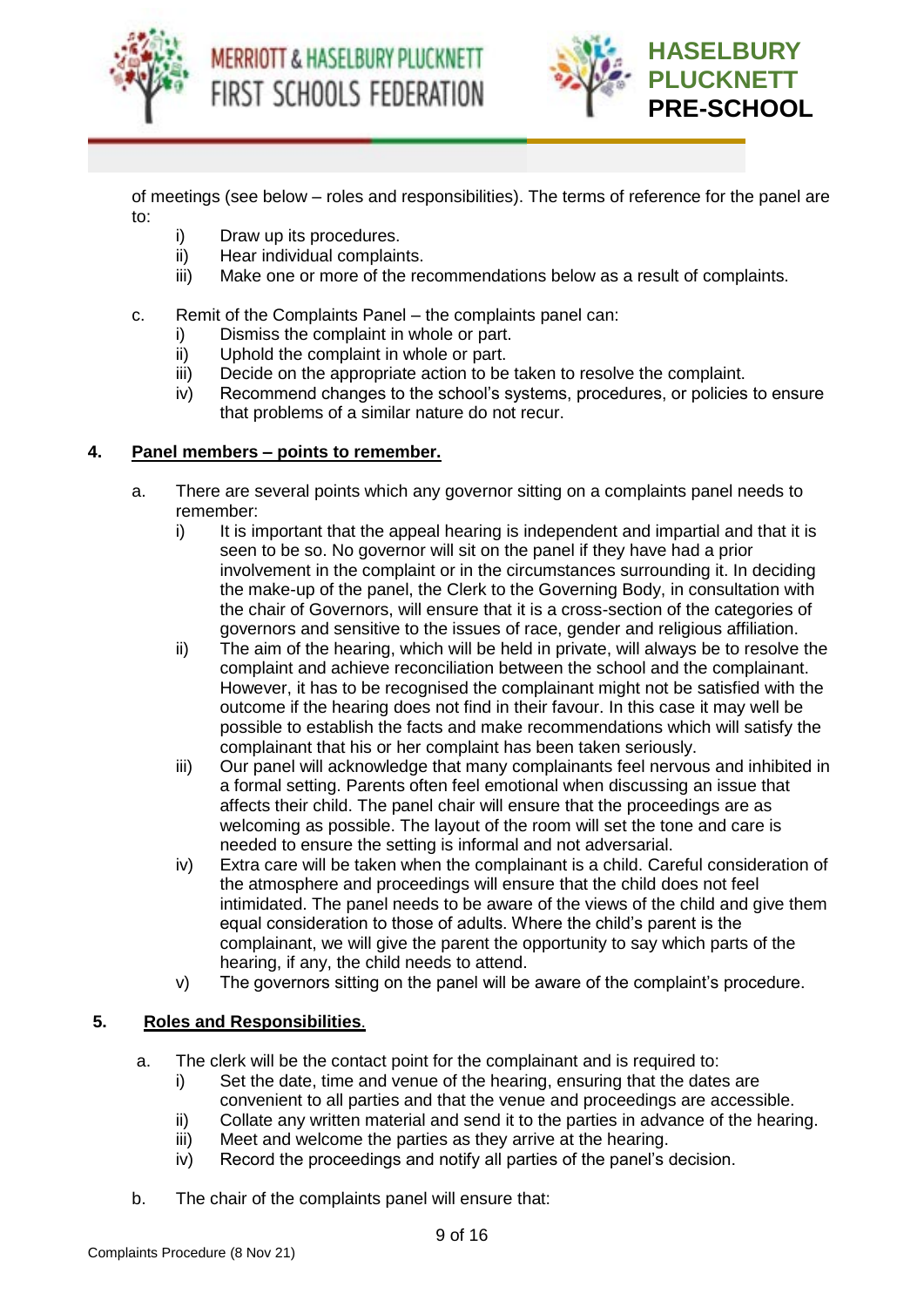



- i) There is a check that the correct procedure has been followed.
- ii) If a hearing is appropriate, that the clerk is notified to arrange the panel.
- iii) The remit of the panel is explained to the parties and each party has the opportunity of putting their case without undue interruption.
- iv) The issues are addressed.
- v) Key findings of fact are made.
- vi) Parents and others who may not be used to speaking at such a hearing are put at ease.
- vii) The hearing is conducted in an informal manner with each party treating the other with respect and courtesy.
- viii) The panel is open minded and acts independently.
- ix) No member of the panel has a vested interest in the outcome of the proceedings or any involvement in an earlier stage of the procedure.
- x) Each side is given the opportunity to state their case and ask questions written material is seen by all parties.
- xi) If a new issue arises all parties will be given the opportunity to consider and comment on it.
- xii) The chair of the panel will ensure that the complainant is notified of the panel's decision, in writing, with the panel's response; this will usually take place within five working days.
- c. Checklist for the panel hearing:
	- i) The hearing is as informal as possible.
	- ii) Witnesses are only required to attend for the part of the hearing in which they give their evidence.
	- iii) After introductions, the complainant is invited to explain their complaint, and be followed by their witnesses.
	- iv) The headteacher may question both the complainant and the witnesses after each has spoken.
	- v) The headteacher is then invited to explain the school's actions and be followed by the school's witnesses.
	- vi) The complainant may question both the headteacher and the witnesses after each has spoken.
	- vii) The panel may ask questions at any point.
	- viii) The complainant is then invited to sum up their complaint.
	- ix) The headteacher is then invited to sum up the school's actions and response to the complaint.
	- x) The chair of the panel explains that both parties will hear from the panel within five school days.
	- xi) All parties leave together while the panel decides on the issues.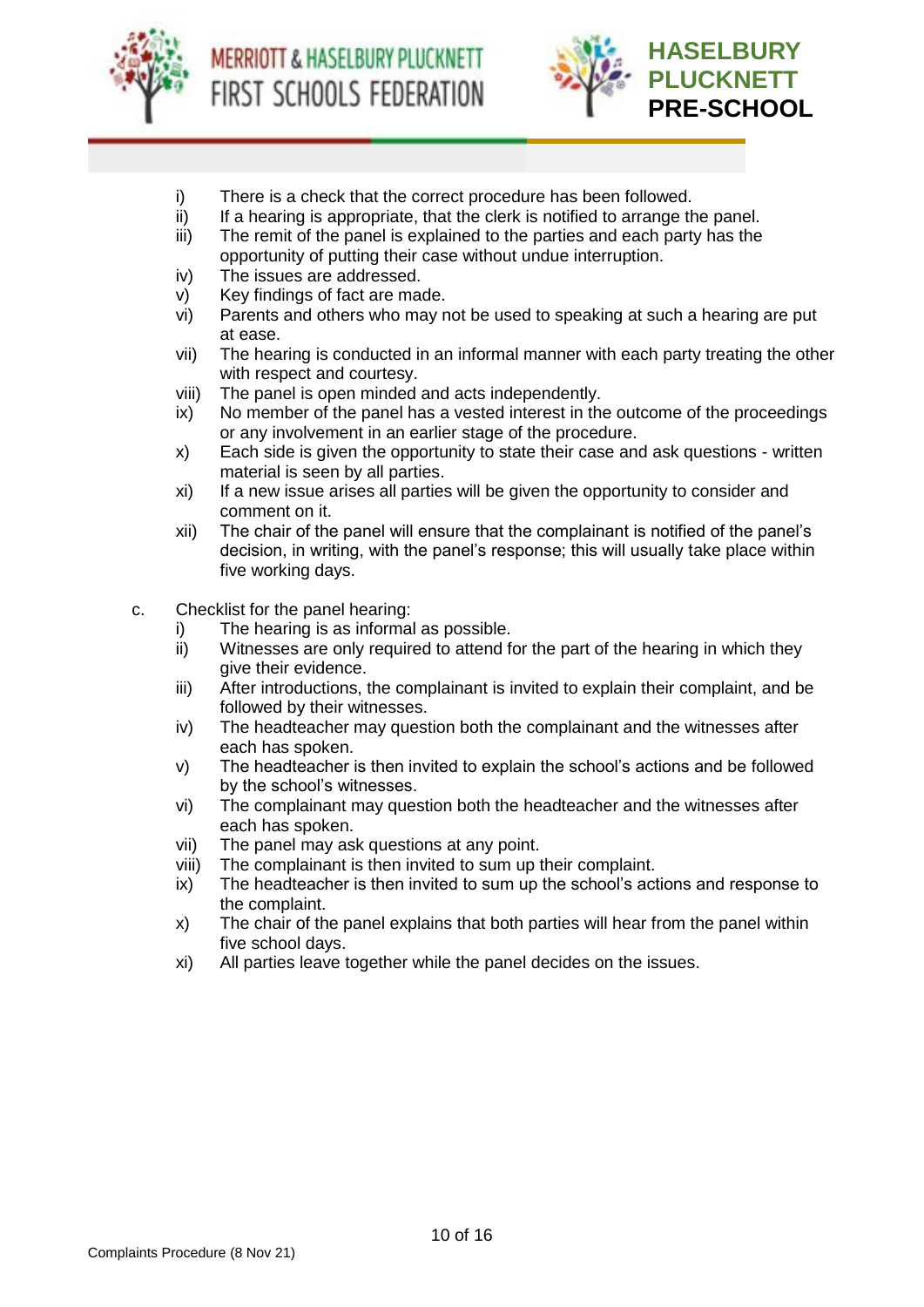

MERRIOTT & HASELBURY PLUCKNETT FIRST SCHOOLS FEDERATION



Annex C to Complaints Policy

## **POLICY FOR UNREASONABLE COMPLAINTS**

1. Merriott and Haselbury Plucknett First Schools are committed to dealing with all complaints fairly and impartially, and to providing a high-quality service to those who raise a complaint. We will not normally limit the contact complainants have with the school. However, we do not expect our staff to tolerate unacceptable behaviour and will take action to protect staff from that behaviour, including that which is abusive, offensive or threatening.

2. Merriott and Haselbury Plucknett First Schools define unreasonable complainants as "those who, because of the frequency or nature of their contacts with the school, hinder our consideration of their or other people's complaints."

- 3. A complaint may be regarded as unreasonable when the person making the complaint:
	- a. Refuses to articulate their complaint or specify the grounds of a complaint or the outcomes sought by raising the complaint, despite offers of assistance.
	- b. Refuses to co-operate with the complaints investigation process while still wishing their complaint to be resolved.
	- c. Refuses to accept that certain issues are not within the scope of a complaint's procedure.
	- d. Insists on the complaint being dealt with in ways which are incompatible with the adopted complaints procedure or with good practice.
	- e. Introduces trivial or irrelevant information which the complainant expects to be taken into account and commented on, or raised large numbers of detailed but unimportant questions, and insists they are fully answered, often immediately and to their own timescales.
	- f. Makes unjustified complaints about staff who are trying to deal with the issues, and seeks to have them replaced.
	- g. Changes the basis of the complaint as the investigation proceeds.
	- h. Repeatedly makes the same complaint (despite previous investigations or responses concluding that the complaint is groundless or has been addressed).
	- i. Refuses to accept the findings of the investigation into that complaint where the school's complaint procedure has been fully and properly implemented and completed including referral to the Department for Education.
	- j. Seeks an unrealistic outcome.
	- k. Makes excessive demands on school time by frequent, lengthy, complicated and stressful contact with staff regarding the complaint in person, in writing, by email and by telephone while the complaint is being dealt with.

4. A complaint may also be considered unreasonable if the person making the complaint does so either face-to-face, by telephone or in writing or electronically:

a. Maliciously.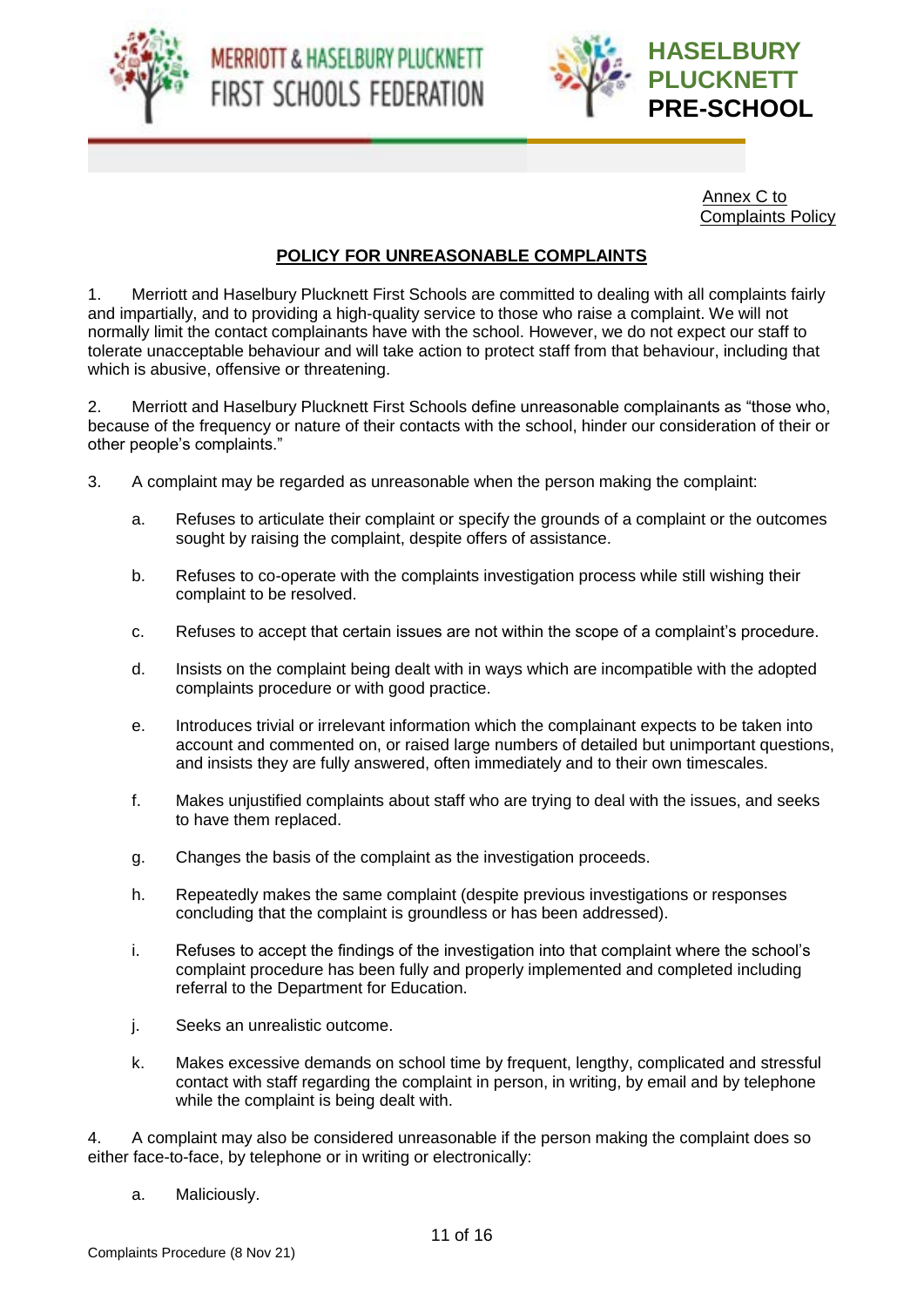



- b. Aggressively.
- c. Using threats, intimidation or violence.
- d. Using abusive, offensive or discriminatory language.
- e. Knowing it to be false.
- f. Using falsified information.
- g. Publishing unacceptable information in a variety of media such as in social media websites and newspapers.

5. Complainants should limit the numbers of communications with a school while a complaint is being progressed. It is not helpful if repeated correspondence is sent (either by letter, phone, email or text) as it could delay the outcome being reached.

6. Whenever possible, the Headteacher or Chair of Governors will discuss any concerns with the complainant informally before applying an 'unreasonable' marking.

7. If the behaviour continues the Headteacher will write to the complainant explaining that their behaviour is unreasonable and asking them to change it. For complainants who excessively contact the School causing a significant 10 level of disruption, we may specify methods of communication and limit the number of contacts in a communication plan. This will usually be reviewed after 6 months.

8. In response to any serious incident of aggression or violence, the concerns and actions taken will be put in writing immediately and the police informed. This may include banning an individual from the School.

- 9. Barring from the school premises.
	- a. Although fulfilling a public function, the school is a private place and the public has no automatic right of entry. We therefore act to ensure we remain a safe place for pupils, staff and other members of our community.
	- b. If a complainant or parents' behaviour is a cause for concern, they will be asked to leave school premises. In serious cases the Headteacher or Local Authority will notify them in writing that their implied license to be on school premises has been temporarily revoked subject to any written representation that they wish to make. The decision to bar will be reviewed upon receipt of any representations made and will either be confirmed or lifted. Any decision will be notified in writing with an explanation of how long the bar will be in place.
	- c. Should anyone wish to complain about being barred they can do so via letter or email to the Headteacher or Chair of Governors. However, complaints about being barred cannot be escalated to the Department for Education. Once the school's complaints procedure has been completed the only remaining avenue of appeal is through the Courts.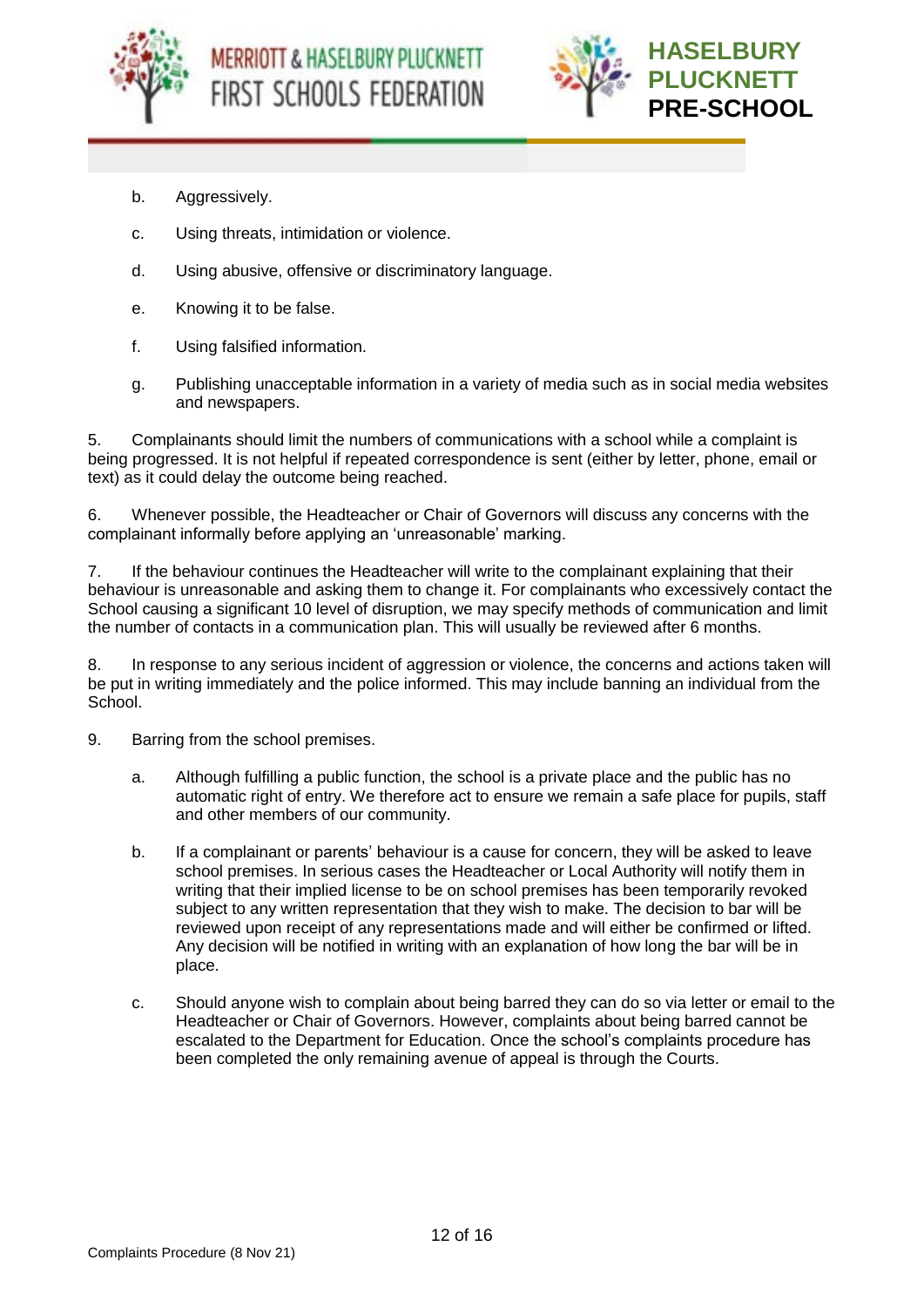



Annex D to Complaints Policy

# **COMPLAINT'S PROCEDURE COMPLAINT FORM**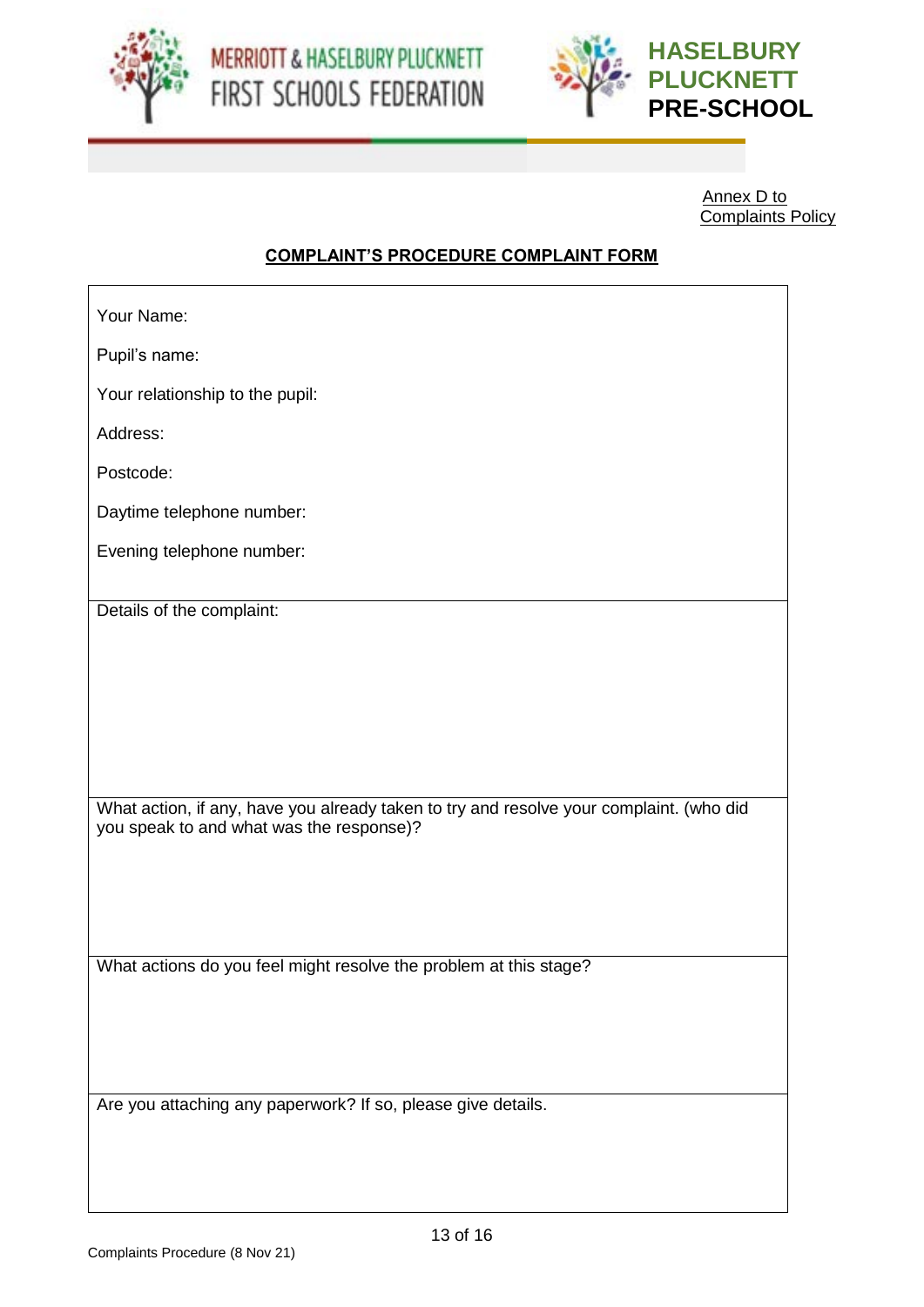



| Signature: |  |
|------------|--|
|            |  |

Date:

#### **School use**:

Date acknowledgement sent:

By whom:

Complaint referred to:

Date: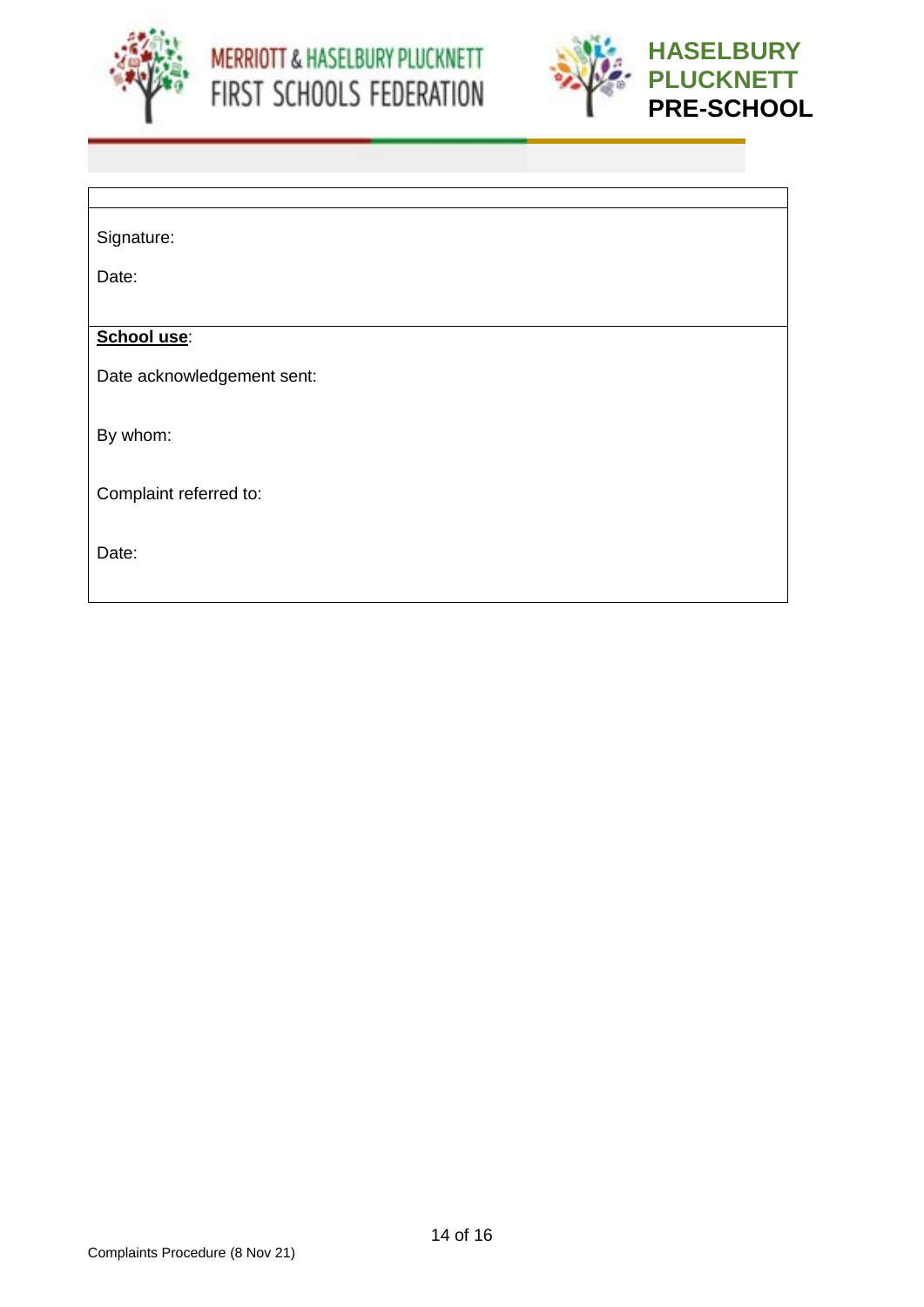





Annex E to Complaints Policy

## **POLICY REGARDING HARASSMENT OR ABUSIVE BEHAVIOUR**

1. The Headteacher and Governing Body are fully committed to the improvement of our school. We welcome feedback from parents / carers and will always try to resolve any concerns as quickly as possible.

2. Sometimes, however, parents or carers pursuing complaints or other issues may treat staff and others in a way that is unacceptable. Whilst we recognise that some complaints may relate to serious and distressing incidents, we will not accept threatening or harassing behaviour towards any members of the school community.

- 3. Unreasonable behaviour may include:
	- a. Actions which are out of proportion to the nature of the complaint, persistent even when the complaints procedure has been exhausted, personally harassing, or unjustifiably repetitious.
	- b. An insistence on pursuing unjustified complaints and / or unrealistic outcomes to justified complaints.
	- c. An insistence on pursuing justifiable complaints in an unreasonable manner (e.g. using abusive or threatening language; or making complaints in public; or refusing to attend appointments to discuss the complaint.

4. We regard harassment as the unreasonable pursuit of issues or complaints, particularly, but not limited to, if the matter appears to be pursued in a way intended to cause personal distress rather than to seek a resolution.

- 5. Behaviour may fall within the scope of this policy if:
	- a. It appears to be deliberately targeted at one or more members of school staff or others, without good cause.
	- b. The way in which a complaint or other issues is pursued (as opposed to the complaint itself) causes undue distress to school staff or others.
	- c. It has a significant and disproportionately adverse effect on the school community.
- 6. The school expects anyone who wishes to raise concerns with the school to:
	- a. Treat all members of the school community with courtesy and respect.
	- b. Respect the needs of pupils and staff within the school.
	- c. Avoid the use of violence, or threats of violence, towards people or property.
	- d. Recognise the time constraints under which members of staff in schools work and allow the school a reasonable time to respond to a complaint.